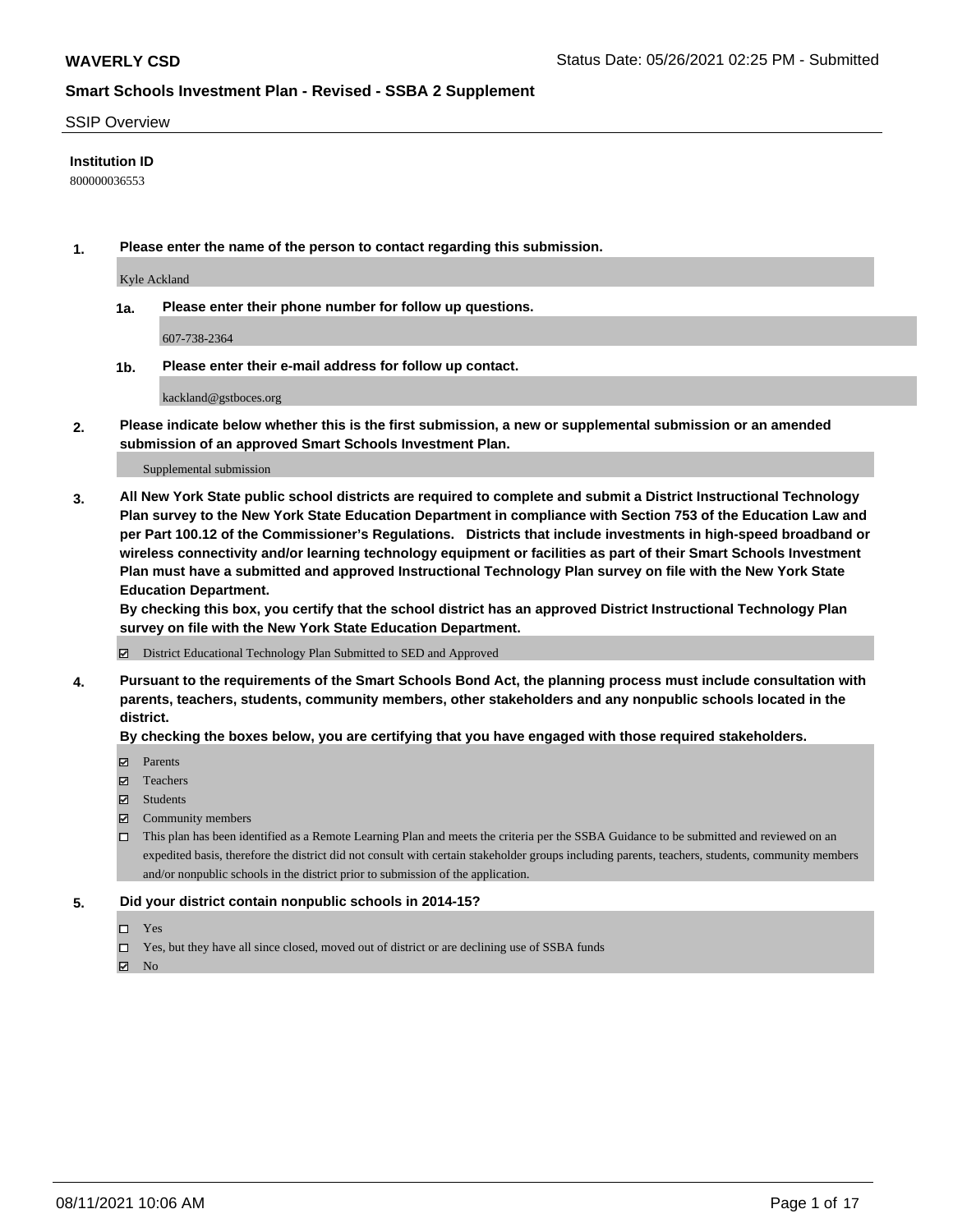#### SSIP Overview

**6. Certify that the following required steps have taken place by checking the boxes below:**

- The district developed and the school board approved a preliminary Smart Schools Investment Plan.
- The preliminary plan was posted on the district website for at least 30 days. The district included an address to which any written comments on the plan should be sent.
- The school board conducted a hearing that enabled stakeholders to respond to the preliminary plan. This hearing may have occured as part of a normal Board meeting, but adequate notice of the event must have been provided through local media and the district website for at least two weeks prior to the meeting.
- The district prepared a final plan for school board approval and such plan has been approved by the school board.
- $\boxtimes$  The final proposed plan that has been submitted has been posted on the district's website.
- This Plan has been identified as a Remote Learning Plan and meets the criteria per the SSBA Guidance to be submitted and reviewed on an expedited basis, therefore this plan has not met certain stakeholder engagement requirements including, consulting with nonpublic schools in advance of plan submission, having the school board conduct a hearing on the plan and/or posting the plan to the district website for a minimum of 30 days. This district will post the Remote Learning Plan to the district's website upon submission of the application.
- **6a. Please upload the proposed Smart Schools Investment Plan (SSIP) that was posted on the district's website, along with any supporting materials. Note that this should be different than your recently submitted Educational Technology Survey. The Final SSIP, as approved by the School Board, should also be posted on the website and remain there during the course of the projects contained therein.**

print-survey.pdf

**6b. Enter the webpage address where the final Smart Schools Investment Plan is posted. The Plan should remain posted for the life of the included projects.**

https://www.waverlyschools.com/documents/SSBA\_Amendment1.pdf

**7. Please enter an estimate of the total number of students and staff that will benefit from this Smart Schools Investment Plan based on the cumulative projects submitted to date.**

1,477

**8. An LEA/School District may partner with one or more other LEA/School Districts to form a consortium to pool Smart Schools Bond Act funds for a project that meets all other Smart School Bond Act requirements. Each school district participating in the consortium will need to file an approved Smart Schools Investment Plan for the project and submit a signed Memorandum of Understanding that sets forth the details of the consortium including the roles of each respective district.**

 $\Box$  The district plans to participate in a consortium to partner with other school district(s) to implement a Smart Schools project.

**9. Please enter the name and 6-digit SED Code for each LEA/School District participating in the Consortium.**

| <b>Partner LEA/District</b> | <b>ISED BEDS Code</b> |
|-----------------------------|-----------------------|
| (No Response)               | (No Response)         |

**10. Please upload a signed Memorandum of Understanding with all of the participating Consortium partners.**

(No Response)

**11. Your district's Smart Schools Bond Act Allocation is:**

\$1,626,225

**12. Final 2014-15 BEDS Enrollment to calculate Nonpublic Sharing Requirement**

|            | <b>Public Enrollment</b> | l Nonpublic Enrollment | 'Total Enrollment | I Nonpublic Percentage |
|------------|--------------------------|------------------------|-------------------|------------------------|
| Enrollment | ,580                     |                        | .580.00           | 0.00                   |

**13. This table compares each category budget total, as entered in that category's page, to the total expenditures listed in the category's expenditure table. Any discrepancies between the two must be resolved before submission.**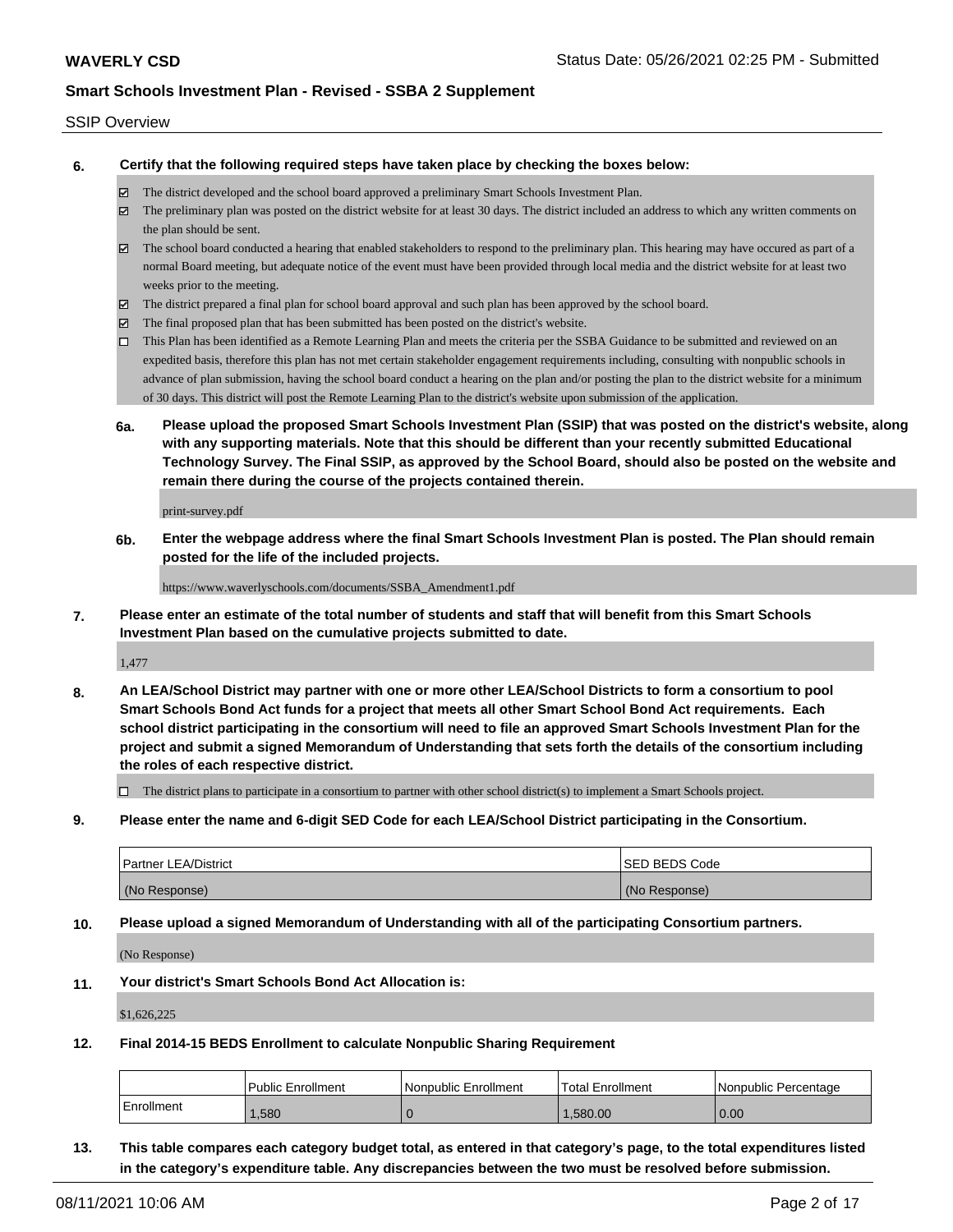# SSIP Overview

|                                          | <b>Sub-Allocations</b> | <b>Expenditure Totals</b> | Difference |
|------------------------------------------|------------------------|---------------------------|------------|
| <b>School Connectivity</b>               | 30,000.00              | 30,000.00                 | 0.00       |
| Connectivity Projects for<br>Communities | 0.00                   | 0.00                      | 0.00       |
| Classroom Technology                     | 374,900.00             | 374,900.00                | 0.00       |
| Pre-Kindergarten Classrooms              | 0.00                   | 0.00                      | 0.00       |
| Replace Transportable<br>Classrooms      | 0.00                   | 0.00                      | 0.00       |
| <b>High-Tech Security Features</b>       | 0.00                   | 0.00                      | 0.00       |
| Nonpublic Loan                           | 0.00                   | 0.00                      | 0.00       |
| Totals:                                  | 404,900                | 404,900                   | 0          |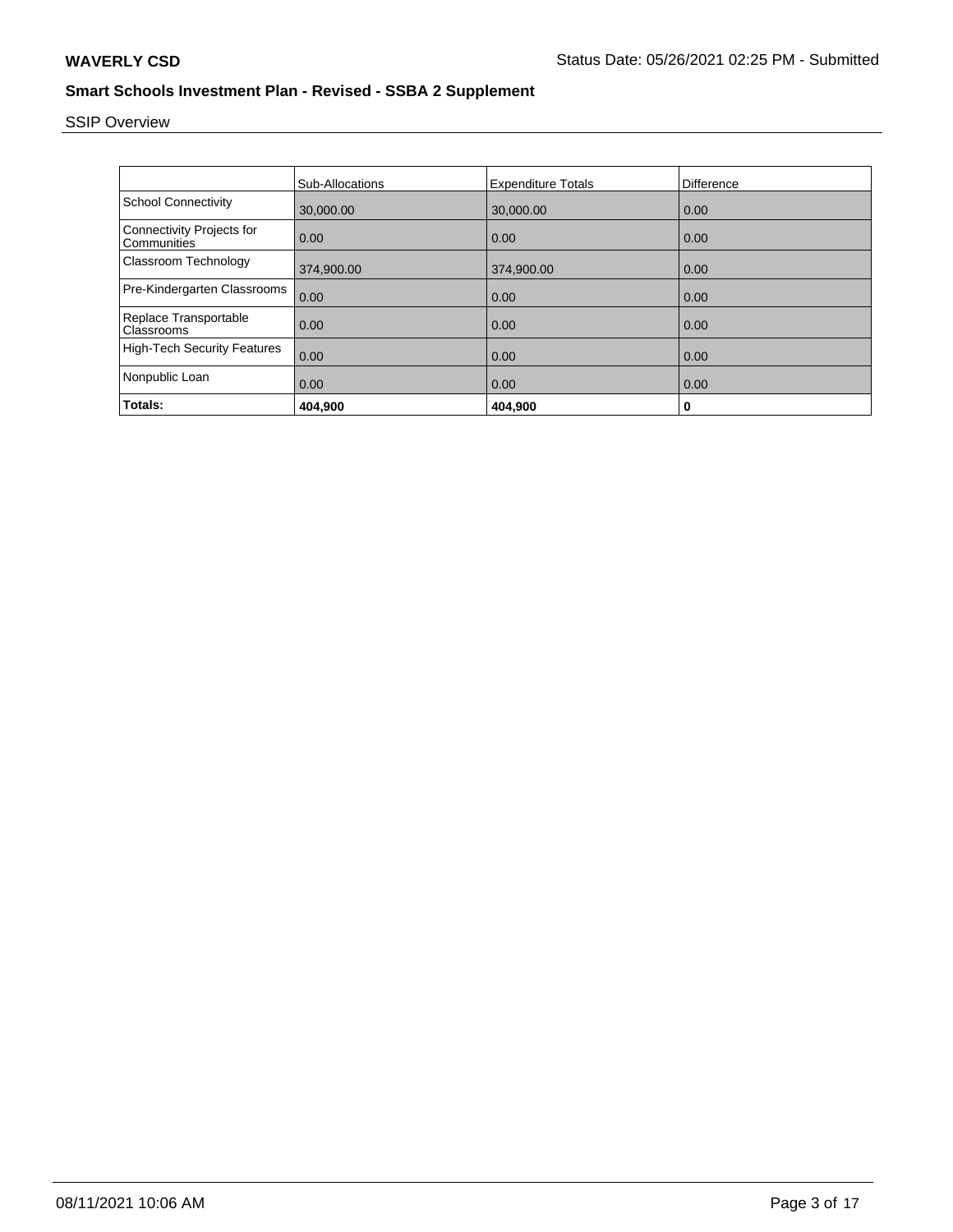School Connectivity

- **1. In order for students and faculty to receive the maximum benefit from the technology made available under the Smart Schools Bond Act, their school buildings must possess sufficient connectivity infrastructure to ensure that devices can be used during the school day. Smart Schools Investment Plans must demonstrate that:**
	- **• sufficient infrastructure that meets the Federal Communications Commission's 100 Mbps per 1,000 students standard currently exists in the buildings where new devices will be deployed, or**
	- **• is a planned use of a portion of Smart Schools Bond Act funds, or**
	- **• is under development through another funding source.**

**Smart Schools Bond Act funds used for technology infrastructure or classroom technology investments must increase the number of school buildings that meet or exceed the minimum speed standard of 100 Mbps per 1,000 students and staff within 12 months. This standard may be met on either a contracted 24/7 firm service or a "burstable" capability. If the standard is met under the burstable criteria, it must be:**

**1. Specifically codified in a service contract with a provider, and**

**2. Guaranteed to be available to all students and devices as needed, particularly during periods of high demand, such as computer-based testing (CBT) periods.**

#### **Please describe how your district already meets or is planning to meet this standard within 12 months of plan submission.**

The Waverly Central School District exceeds 100 Mbps per 1000 students.

Waverly currently connects to their ISP with a 10 Gbpsfiber backbone, provides 10 Gbps fiber links between switches throughout the LAN, and 1 Gbps Ethernet links to every wireless access point.

Every classroom in Waverly CSD has a wireless access point in it, giving Waverly 100% wireless coverage.

Waverly recently updated all wireless access points in the district to Cisco Catalyst 9120AX Series APs which are capable of 10 Gbpsif needed.

- **1a. If a district believes that it will be impossible to meet this standard within 12 months, it may apply for a waiver of this requirement, as described on the Smart Schools website. The waiver must be filed and approved by SED prior to submitting this survey.**
	- $\Box$  By checking this box, you are certifying that the school district has an approved waiver of this requirement on file with the New York State Education Department.
- **2. Connectivity Speed Calculator (Required). If the district currently meets the required speed, enter "Currently Met" in the last box: Expected Date When Required Speed Will be Met.**

|                         | l Number of<br><b>Students</b> | Required Speed<br>l in Mbps | Current Speed in<br><b>Mbps</b> | <b>Expected Speed</b><br>to be Attained | Expected Date<br>When Required       |
|-------------------------|--------------------------------|-----------------------------|---------------------------------|-----------------------------------------|--------------------------------------|
|                         |                                |                             |                                 |                                         | Within 12 Months 1Speed Will be Met1 |
| <b>Calculated Speed</b> | 1.477                          | 147.70                      | 10000                           | 10000                                   | Currently Met                        |

**3. Describe how you intend to use Smart Schools Bond Act funds for high-speed broadband and/or wireless connectivity projects in school buildings.**

Waverly will use SSBA funds in conjunction with E-rate to maintain or improve current bandwidth per student and wireless connectivity. Waverly uses an 8 year life cycle for switching and routing equipment. The equipment has been purchased in such a way that approximately 1/8th of the network equipment ages out each year and needs to be replaced.

We will be using this allocation to purchase switching equipment that is being aged out.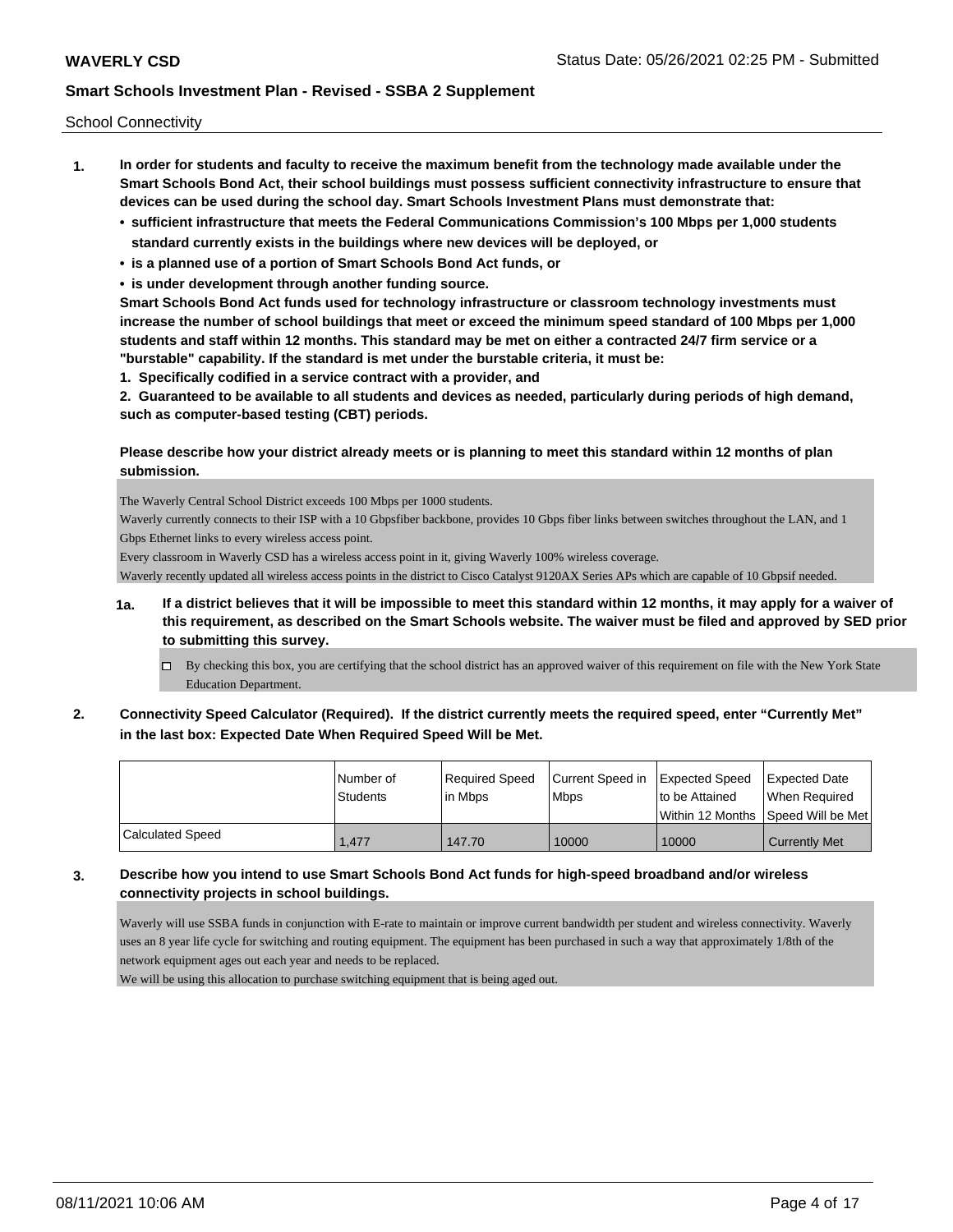School Connectivity

**4. Describe the linkage between the district's District Instructional Technology Plan and how the proposed projects will improve teaching and learning. (There should be a link between your response to this question and your responses to Question 1 in Section IV - NYSED Initiatives Alignment: "Explain how the district use of instructional technology will serve as a part of a comprehensive and sustained effort to support rigorous academic standards attainment and performance improvement for students."** 

**Your answer should also align with your answers to the questions in Section II - Strategic Technology Planning and the associated Action Steps in Section III - Action Plan.)**

TheWaverly Central School District has implemented a one-to-one learning environment in grades K-12.Waverly classroomsutilize wireless devices that incorporate innovation, digital literacy, and career and life skills. The product of this integration is authentic learning tasks that align to New York State Common Core Standards and arebe integrated into future curricular objectives and instructional units/lessons.Waverly teachers utilize this capacity both in instruction as well as in the development of lifelong student learning skills.

To maintain Waverly's one-to-one program, the network infrastructure must be updated annually. SSBA funding for school connectivity will ensure Waverly can continue to provide a robust network years into the future.

**5. If the district wishes to have students and staff access the Internet from wireless devices within the school building, or in close proximity to it, it must first ensure that it has a robust Wi-Fi network in place that has sufficient bandwidth to meet user demand.**

**Please describe how you have quantified this demand and how you plan to meet this demand.**

Waverly is installing 10 Gbps single-mode fiber between all switches in the district during the summer of 2021. Waverly has already updated all 140 wireless access points in the district which are fed via Cat6 Ethernet cable capable of 1Gbps. Waverly's wired and wireless network exceeds the standards set forth by NYSED. SSBA funding will help Waverly continue this trend.

**6. Smart Schools plans with any expenditures in the School Connectivity category require a project number from the Office of Facilities Planning. Districts must submit an SSBA LOI and receive project numbers prior to submitting the SSIP. As indicated on the LOI, some projects may be eligible for a streamlined review and will not require a building permit.**

**Please indicate on a separate row each project number given to you by the Office of Facilities Planning.**

| l Proiect Number      |  |
|-----------------------|--|
| 60-01-01-06-7-999-BA1 |  |

**7. Certain high-tech security and connectivity infrastructure projects may be eligible for an expedited review process as determined by the Office of Facilities Planning.**

**Was your project deemed eligible for streamlined review?**

Yes

- **7a. Districts that choose the Streamlined Review Process will be required to certify that they have reviewed all installations with their licensed architect or engineer of record and provide that person's name and license number. The licensed professional must review the products and proposed method of installation prior to implementation and review the work during and after completion in order to affirm that the work was codecompliant, if requested.**
	- $\Box$  I certify that I have reviewed all installations with a licensed architect or engineer of record.
- **8. Include the name and license number of the architect or engineer of record.**

| Name       | l License Number |
|------------|------------------|
| Dan Whelan | 184561           |

**9. Public Expenditures – Loanable (Counts toward the nonpublic loan calculation)**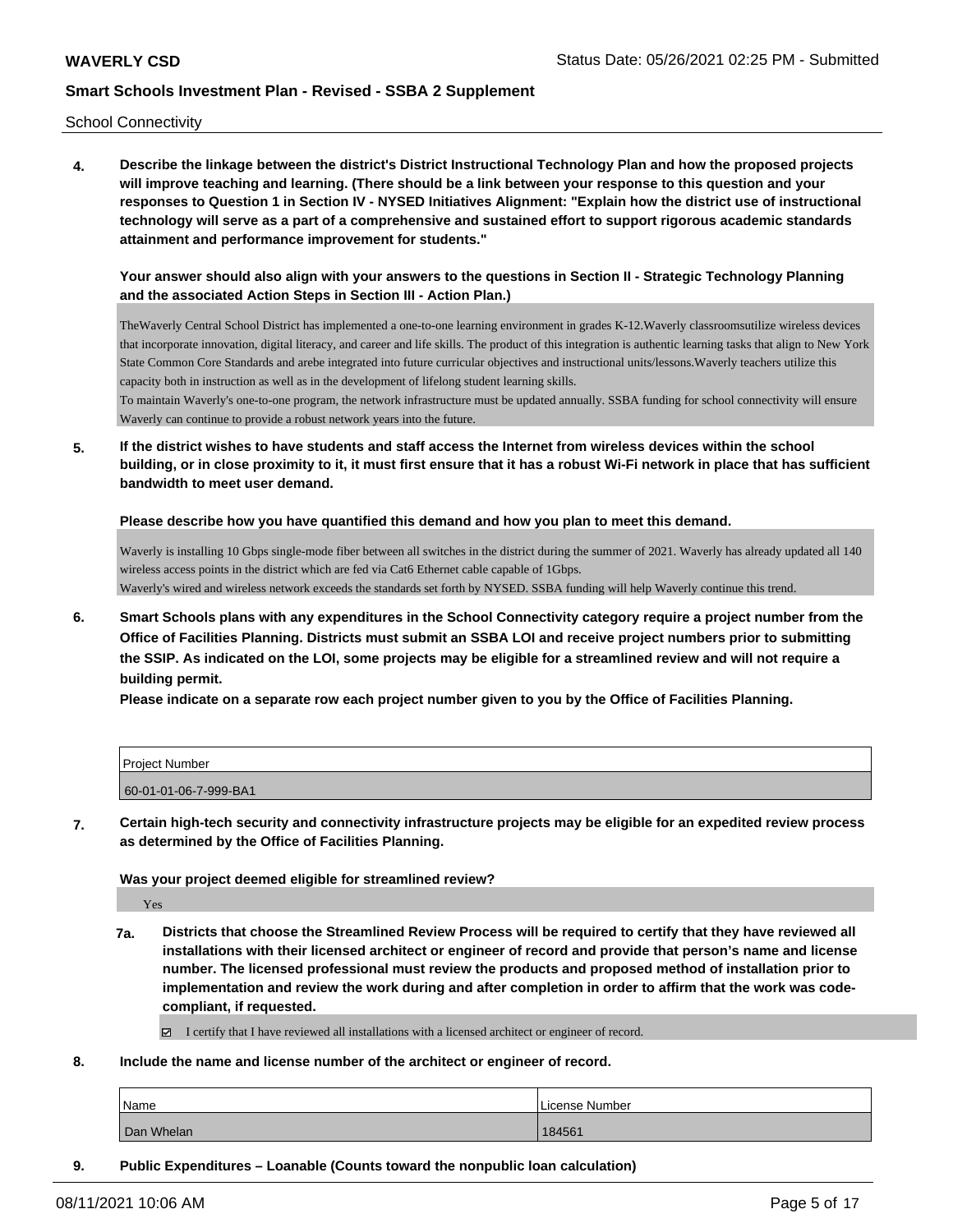School Connectivity

| Select the allowable expenditure type.<br>Repeat to add another item under each type. | <b>PUBLIC</b> Items to be<br>l Purchased | Quantity         | <b>Cost Per Item</b> | <b>Total Cost</b> |
|---------------------------------------------------------------------------------------|------------------------------------------|------------------|----------------------|-------------------|
| (No Response)                                                                         | (No Response)                            | (No<br>Response) | (No<br>Response)     | 0.00              |
|                                                                                       |                                          |                  | 0.00                 |                   |

## **10. Public Expenditures – Non-Loanable (Does not count toward nonpublic loan calculation)**

| Select the allowable expenditure<br>'type.<br>Repeat to add another item under<br>each type. | <b>PUBLIC</b> Items to be purchased | Quantity | Cost per Item        | Total Cost          |
|----------------------------------------------------------------------------------------------|-------------------------------------|----------|----------------------|---------------------|
| Network/Access Costs                                                                         | Cisco C9300 Switch                  | 5<br>э   | 6,000.00<br>6,000.00 | 30,000.00<br>30,000 |

## **11. Final 2014-15 BEDS Enrollment to calculate Nonpublic Sharing Requirement (no changes allowed.)**

|            | Public Enrollment | Nonpublic Enrollment | 'Total Enrollment | l Nonpublic Percentage |
|------------|-------------------|----------------------|-------------------|------------------------|
| Enrollment | .580              |                      | .580.00           | 0.00                   |

## **12. Total Public Budget - Loanable (Counts toward the nonpublic loan calculation)**

|                                               | <b>Public Allocations</b> | Estimated Nonpublic Loan<br>Amount | <b>Estimated Total Sub-Allocations</b> |
|-----------------------------------------------|---------------------------|------------------------------------|----------------------------------------|
| Network/Access Costs                          | (No Response)             | 0.00                               | 0.00                                   |
| School Internal Connections and<br>Components | (No Response)             | 0.00                               | 0.00                                   |
| Other                                         | (No Response)             | 0.00                               | 0.00                                   |
| Totals:                                       | 0.00                      | 0                                  | υ                                      |

## **13. Total Public Budget – Non-Loanable (Does not count toward the nonpublic loan calculation)**

| Sub-<br>Allocation |
|--------------------|
|                    |
| 30,000.00          |
| (No Response)      |
|                    |
| (No Response)      |
|                    |
| (No Response)      |
| (No Response)      |
|                    |
| (No Response)      |
| (No Response)      |
| 30,000.00          |
|                    |

## **14. School Connectivity Totals**

|                           | Total Sub-Allocations |
|---------------------------|-----------------------|
| Total Loanable Items<br>. |                       |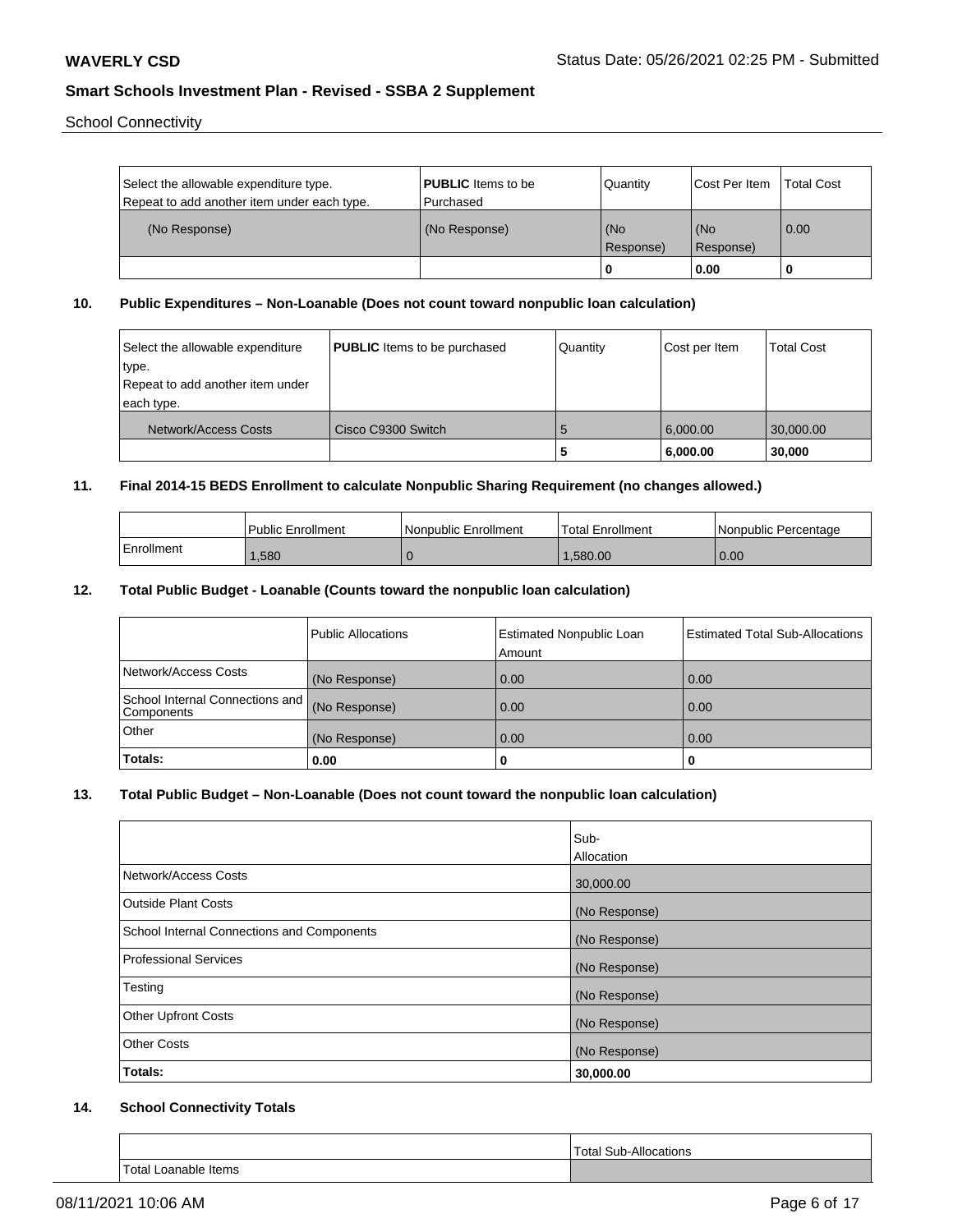School Connectivity

|                          | Total Sub-Allocations |
|--------------------------|-----------------------|
|                          | 0.00                  |
| Total Non-Ioanable Items | 30,000.00             |
| Totals:                  | 30,000                |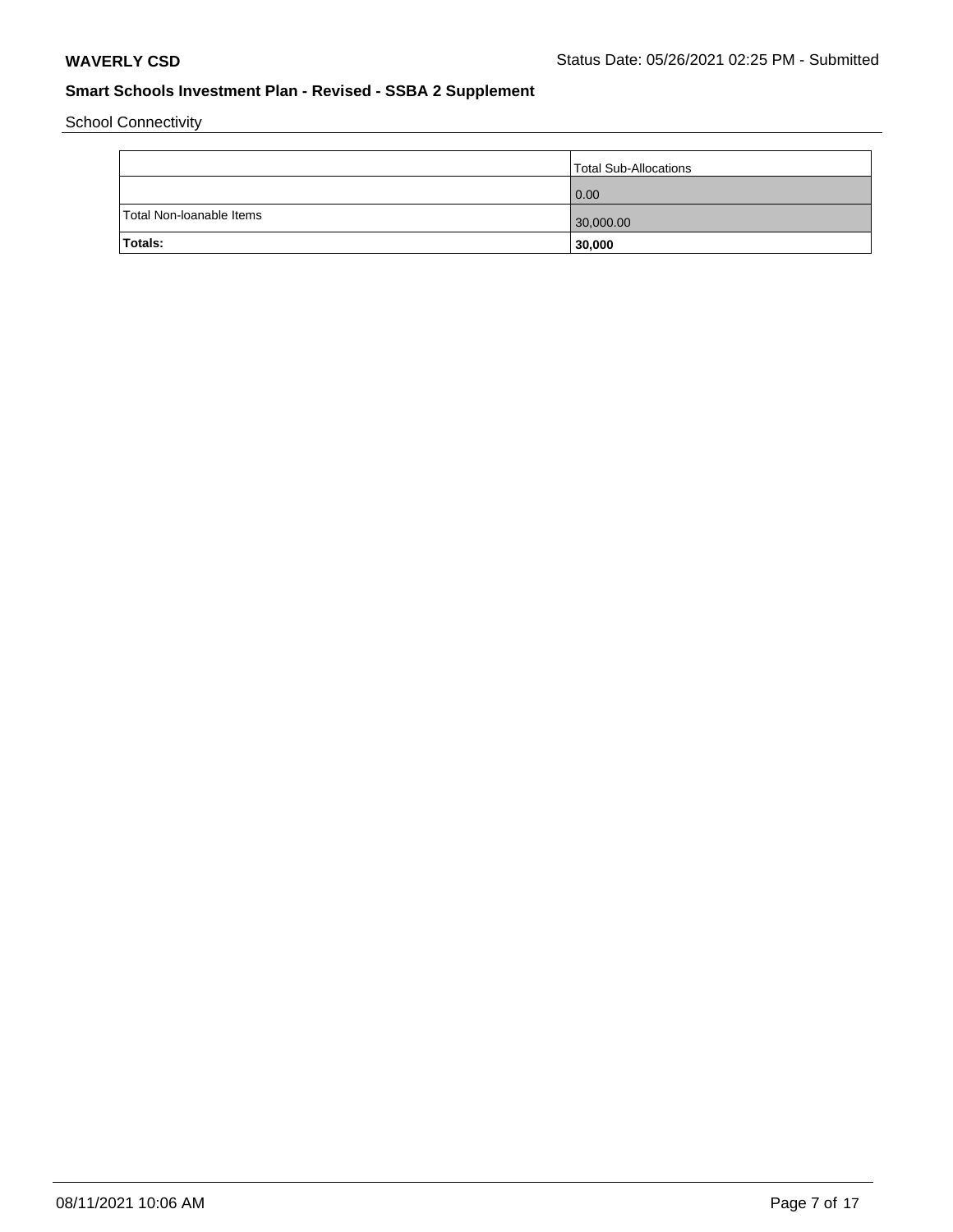Community Connectivity (Broadband and Wireless)

**1. Describe how you intend to use Smart Schools Bond Act funds for high-speed broadband and/or wireless connectivity projects in the community.**

(No Response)

**2. Please describe how the proposed project(s) will promote student achievement and increase student and/or staff access to the Internet in a manner that enhances student learning and/or instruction outside of the school day and/or school building.**

(No Response)

**3. Community connectivity projects must comply with all the necessary local building codes and regulations (building and related permits are not required prior to plan submission).**

 $\Box$  I certify that we will comply with all the necessary local building codes and regulations.

**4. Please describe the physical location of the proposed investment.**

(No Response)

**5. Please provide the initial list of partners participating in the Community Connectivity Broadband Project, along with their Federal Tax Identification (Employer Identification) number.**

| <b>Project Partners</b> | l Federal ID # |
|-------------------------|----------------|
| (No Response)           | (No Response)  |

**6. Please detail the type, quantity, per unit cost and total cost of the eligible items under each sub-category.**

| Select the allowable expenditure | Item to be purchased | Quantity      | Cost per Item | <b>Total Cost</b> |
|----------------------------------|----------------------|---------------|---------------|-------------------|
| type.                            |                      |               |               |                   |
| Repeat to add another item under |                      |               |               |                   |
| each type.                       |                      |               |               |                   |
| (No Response)                    | (No Response)        | (No Response) | (No Response) | 0.00              |
|                                  |                      | o             | 0.00          |                   |

**7. If you are submitting an allocation for Community Connectivity, complete this table.**

**Note that the calculated Total at the bottom of the table must equal the Total allocation for this category that you entered in the SSIP Overview overall budget.**

|                                    | Sub-Allocation |
|------------------------------------|----------------|
| Network/Access Costs               | (No Response)  |
| <b>Outside Plant Costs</b>         | (No Response)  |
| <b>Tower Costs</b>                 | (No Response)  |
| <b>Customer Premises Equipment</b> | (No Response)  |
| <b>Professional Services</b>       | (No Response)  |
| Testing                            | (No Response)  |
| <b>Other Upfront Costs</b>         | (No Response)  |
| <b>Other Costs</b>                 | (No Response)  |
| Totals:                            | 0.00           |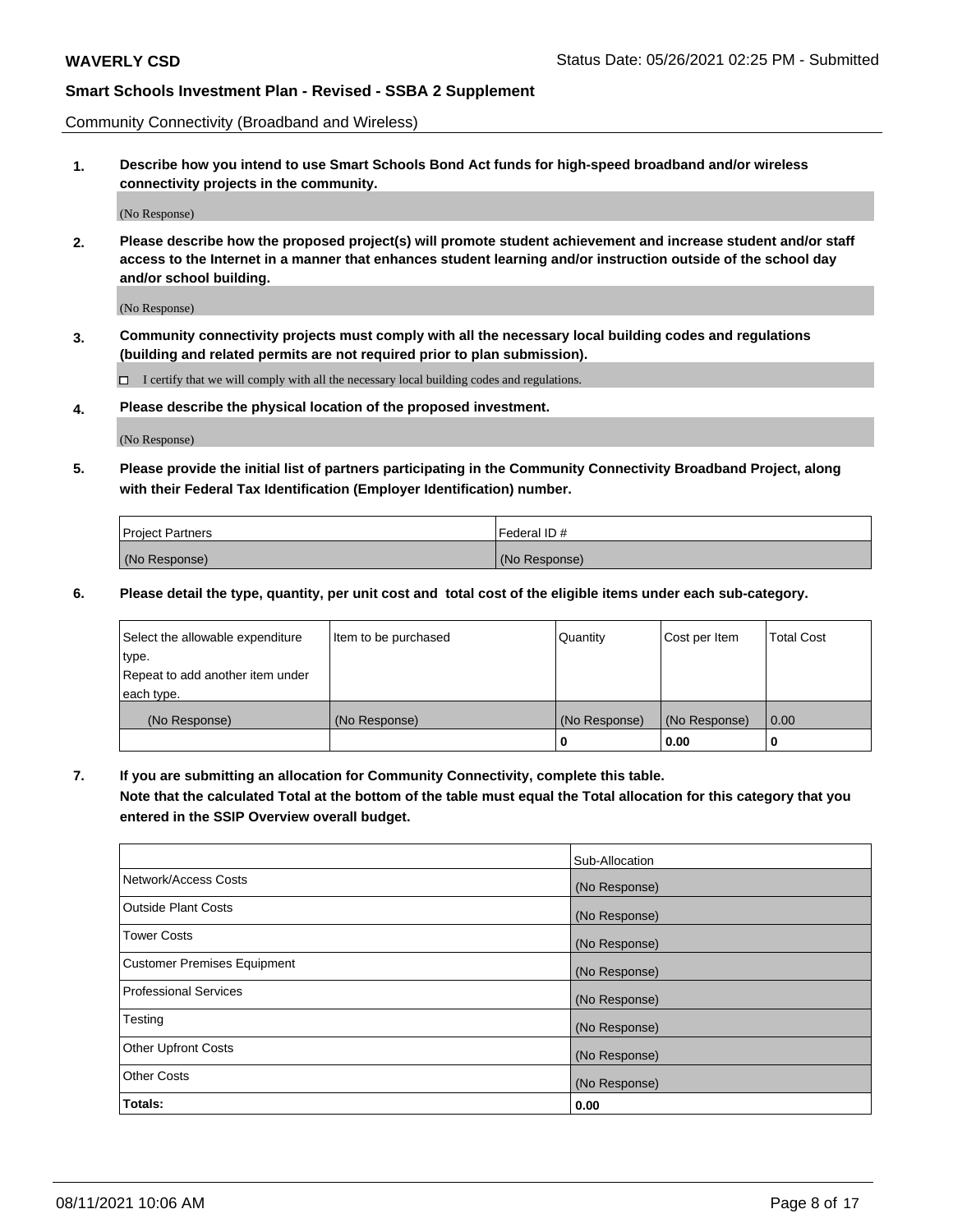#### Classroom Learning Technology

**1. In order for students and faculty to receive the maximum benefit from the technology made available under the Smart Schools Bond Act, their school buildings must possess sufficient connectivity infrastructure to ensure that devices can be used during the school day. Smart Schools Investment Plans must demonstrate that sufficient infrastructure that meets the Federal Communications Commission's 100 Mbps per 1,000 students standard currently exists in the buildings where new devices will be deployed, or is a planned use of a portion of Smart Schools Bond Act funds, or is under development through another funding source. Smart Schools Bond Act funds used for technology infrastructure or classroom technology investments must increase the number of school buildings that meet or exceed the minimum speed standard of 100 Mbps per 1,000 students and staff within 12 months. This standard may be met on either a contracted 24/7 firm service or a "burstable" capability. If the standard is met under the burstable criteria, it must be: 1. Specifically codified in a service contract with a provider, and**

**2. Guaranteed to be available to all students and devices as needed, particularly during periods of high demand, such as computer-based testing (CBT) periods.**

**Please describe how your district already meets or is planning to meet this standard within 12 months of plan submission.**

Waverly Central receives broadband services through Greater Southern Tier BOCES via the Southern Tier Network. Waverly is currently provided 10Gbps of bandwidth through the regional contract with the Southern Tier Network. Waverly exceeds the criteria identified above.

- **1a. If a district believes that it will be impossible to meet this standard within 12 months, it may apply for a waiver of this requirement, as described on the Smart Schools website. The waiver must be filed and approved by SED prior to submitting this survey.**
	- By checking this box, you are certifying that the school district has an approved waiver of this requirement on file with the New York State Education Department.
- **2. Connectivity Speed Calculator (Required). If the district currently meets the required speed, enter "Currently Met" in the last box: Expected Date When Required Speed Will be Met.**

|                         | l Number of<br><b>Students</b> | Required Speed<br>l in Mbps | Current Speed in<br><b>Mbps</b> | <b>Expected Speed</b><br>to be Attained | <b>Expected Date</b><br>When Reauired<br>l Within 12 Months ISpeed Will be Met l |
|-------------------------|--------------------------------|-----------------------------|---------------------------------|-----------------------------------------|----------------------------------------------------------------------------------|
| <b>Calculated Speed</b> | 1.477                          | 147.70                      | 10000                           | 10000                                   | <b>Currently Meets</b><br>Standard                                               |

**3. If the district wishes to have students and staff access the Internet from wireless devices within the school building, or in close proximity to it, it must first ensure that it has a robust Wi-Fi network in place that has sufficient bandwidth to meet user demand.**

**Please describe how you have quantified this demand and how you plan to meet this demand.**

Waverly is installing 10Gbps single-mode fiber between all switches in the district during the summer of 2021. Waverly has already updated all 140 wireless access points in the district which are fed via Cat6 Ethernet cable capable of 1Gbps.

Waverly's wired and wireless network exceeds the standards set forth by NYSED. SSBA funding will help Waverly continue this trend.

**4. All New York State public school districts are required to complete and submit an Instructional Technology Plan survey to the New York State Education Department in compliance with Section 753 of the Education Law and per Part 100.12 of the Commissioner's Regulations.**

**Districts that include educational technology purchases as part of their Smart Schools Investment Plan must have a submitted and approved Instructional Technology Plan survey on file with the New York State Education Department.**

 $\boxtimes$  By checking this box, you are certifying that the school district has an approved Instructional Technology Plan survey on file with the New York State Education Department.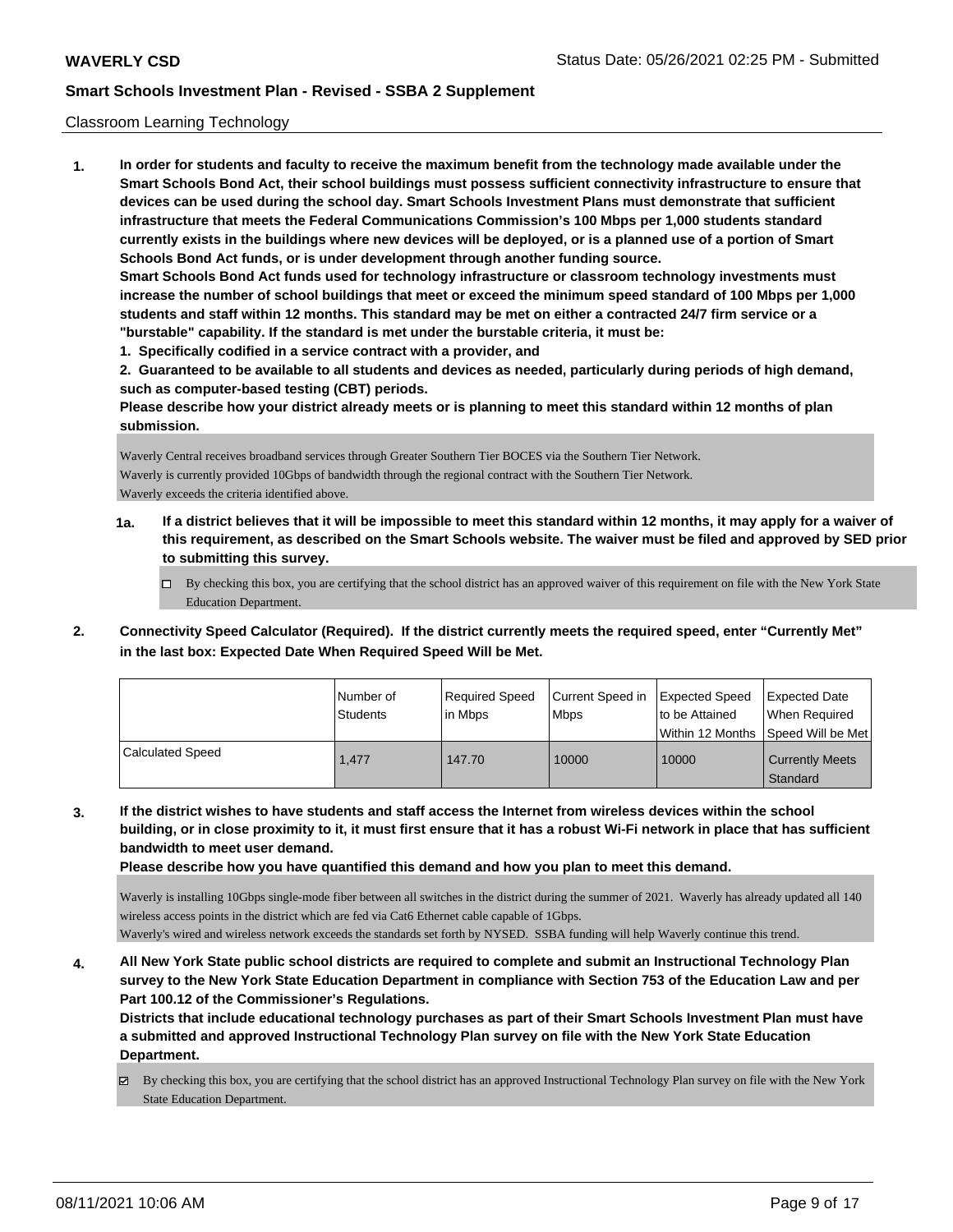#### Classroom Learning Technology

**5. Describe the devices you intend to purchase and their compatibility with existing or planned platforms or systems. Specifically address the adequacy of each facility's electrical, HVAC and other infrastructure necessary to install and support the operation of the planned technology.**

The bulk of Waverly's spending plan will be allocated towards interactive panels (White Boards). To power the boards each room must be equipped with at least one conveniently located electrical outlet. Waverly has several outlets available in each room, and the electrical infrastructure in place will easily accommodate a panel in every classroom.

The Lenovo ThinkCenter Desktop Computers will be placed in a lab at Waverly's Innovation Center. The Innovation Center has an electrical infrastructure that will accommodate 20 computers, monitors, and other necessary components.

The laptops and tablets being purchased will be charged on pre-existing Belkin charging carts that are already in use at Waverly. Waverly's electrical infrastructure supports the Belkin charging carts and will continue to do so.

iPad keyboards do not need any special infrastructure accommodations.

**6. Describe how the proposed technology purchases will:**

- **> enhance differentiated instruction;**
- **> expand student learning inside and outside the classroom;**
- **> benefit students with disabilities and English language learners; and**
- **> contribute to the reduction of other learning gaps that have been identified within the district.**

**The expectation is that districts will place a priority on addressing the needs of students who struggle to succeed in a rigorous curriculum. Responses in this section should specifically address this concern and align with the district's Instructional Technology Plan (in particular Question 2 of E. Curriculum and Instruction: "Does the district's instructional technology plan address the needs of students with disabilities to ensure equitable access to instruction, materials and assessments?" and Question 3 of the same section: "Does the district's instructional technology plan address the provision of assistive technology specifically for students with disabilities to ensure access to and participation in the general curriculum?")**

**In addition, describe how the district ensures equitable access to instruction, materials and assessments and participation in the general curriculum for both SWD and English Language Learners/Multilingual Learners (ELL/MLL) students.**

**Please note: If this plan has been identified as a Remote Learning Plan to be submitted and reviewed on an expedited basis, the district should explain how this plan will facilitate remote and hybrid learning, in lieu of responding to the question above.**

Enhance differentiated instruction:

Providing a solution in every classroom like a ViewSonic ViewBoard is essential to differentiated instruction in the Covid era. ViewBoards will replace Waverly's aging Smart Board fleet and have several smart features that traditional whiteboards lack. Using ViewSonic's software, a student at home can interact with anything being presented on the ViewBoard. Students at home can also project their screen on to the ViewBoard for the rest of the class to see and interact with.

Expand student learning inside and outside the classroom:

The Lenovo Desktops and Laptops will be put to use in Waverly's Innovation Center to run Project Lead The Way programs such as Autocad, Revit, West Point Bridge Builder, and a variety of other STEM related software. The Innovation Center will also feature a green energy program where the high-end laptops and PCs will be put to good use.

Benefit students with disabilities and English language learners:

25 of the iPads being purchased in the spending plan will be used almost exclusively for students with disabilities and English language learners. iOS apps such as Proloquo To Go and Dragon Naturally Speaking are already in use in Waverly CSD and the addition of more iPads will allow Waverly to expand these programs.

Contribute to the reduction of other learning gaps that have been identified within the district:

Attendance is an issue that causes learning gaps for most districts. Waverly has developed a robust online program for students who cannot come to school due to Covid concerns, however even when class is being conducted online attendance is still an issue. Providing 25 iPads with keyboards as opposed to a traditional laptop will encourage students who cite the school laptop as an issue to attend online class more often. Presenting multiple device options for students attending class from home will strengthen Waverly's already thriving online program.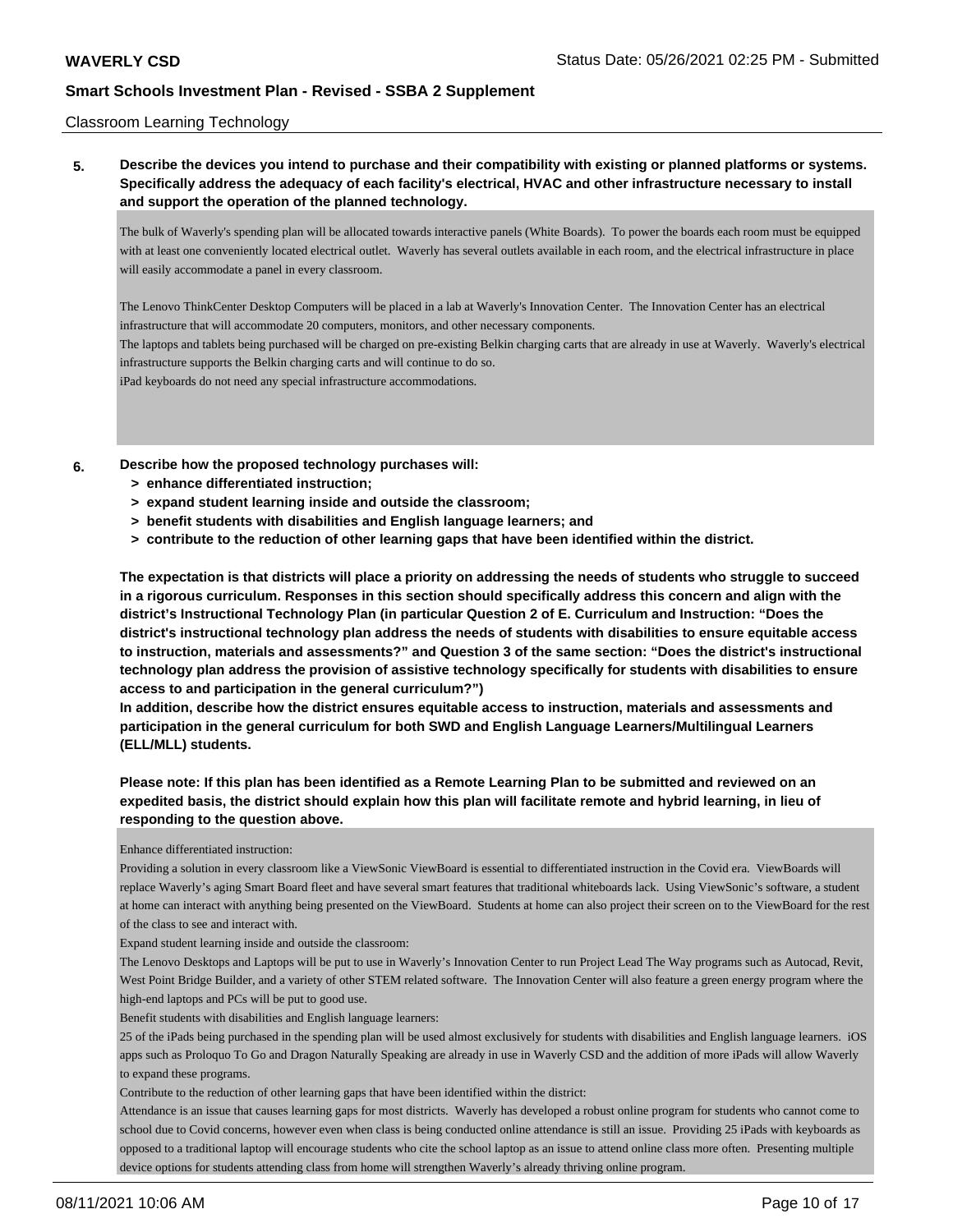Classroom Learning Technology

**7. Where appropriate, describe how the proposed technology purchases will enhance ongoing communication with parents and other stakeholders and help the district facilitate technology-based regional partnerships, including distance learning and other efforts.**

Every item on the spending plan will assist with communicaiton and distance learning. ViewBoards with smart features will allow students and parents to interact with an in person class from home. iPads and Lenovo laptops will assist students looking for a different device or those who need a higher-end device at home.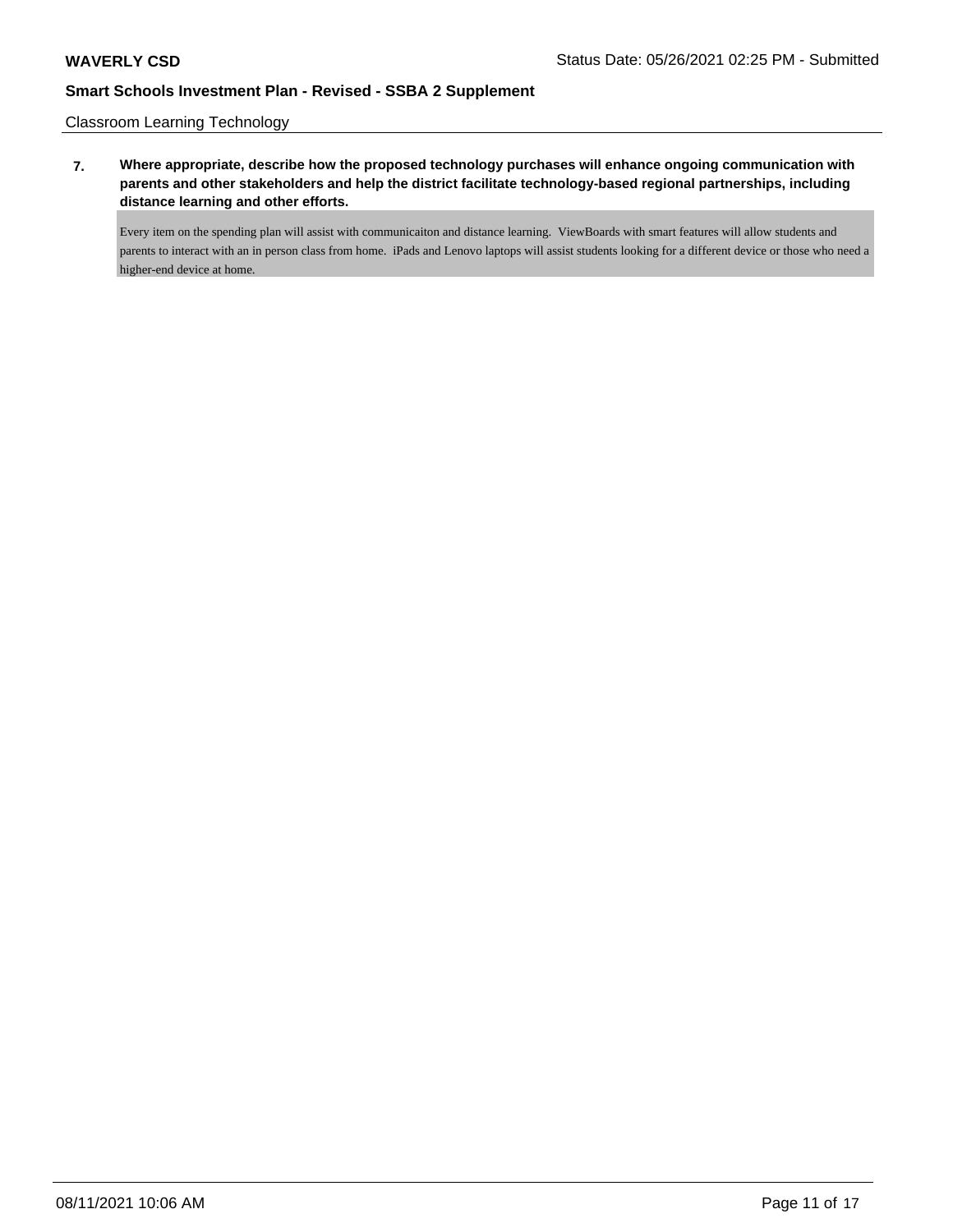#### Classroom Learning Technology

**8. Describe the district's plan to provide professional development to ensure that administrators, teachers and staff can employ the technology purchased to enhance instruction successfully.**

**Note: This response should be aligned and expanded upon in accordance with your district's response to Question 1 of F. Professional Development of your Instructional Technology Plan: "Please provide a summary of professional development offered to teachers and staff, for the time period covered by this plan, to support technology to enhance teaching and learning. Please include topics, audience and method of delivery within your summary."**

## **Please note: If this plan has been identified as a Remote Learning Plan to be submitted and reviewed on an expedited basis, the district should provide a statement confirming that the district has provided or will provide professional development on these devices to its staff, in lieu of responding to the question above.**

Simple, powerful and intentional! That's the district's plan to provide staff development to our team and successfully enhance instruction and change the learning environment for the district. Rather than isolated instruction limited to using a specific piece of equipment, Waverly Central is planning a complete change in instruction that the equipment in this application is just one component. Retraining teachers to work with students in the 21st century classroom requires a true paradigm shift.

How to do this, was the very question raised during development of the district's first SMART Bond application during discussion with a mixed stakeholder team charged with helping the Waverly Central School District develop our written application by a parent member who is also a nurse educator at a local Medical Center. She was adamant in sharing that "all of this hardware and software will be meaningless unless faculty and staff receive training in how to use them with students to increase student achievement." Team members, including Board of Education members, affirmed the comment and were assured by district leadership that proper staff development would be held in support of the SMART bond initiative. The district had already updated both its staff development and technology plans as required by the state education department. This provided a good basis for the use of hardware and software and staff development related to the same. However, several other initiatives were planned, with very specific and focuses initiatives. The primary staff development initiative the district pursued was to increase the use of an Instructional Support Specialist through GST BOCES.From.2 to .6 (3 days a week).

This position is responsible for working with faculty, staff, and students, and teaching them, through regular staff development session, group and individual trainings how to use and integrate instructional technology into curriculum and implementation of technology into lessons. Key to this support in individual classrooms, with both faculty and students supporting them in their use of technology. This will complement our technology directors' work with the same population.

The district will continue to offer staff development through participation in the GST BOCES Model Schools Initiative. This allows faculty and staff to attend high quality training on various curriculum initiatives and instructional initiative including the use of instructional technology. Also, the district is taking a cue from another school district in our BOCES and is plant and will implant a one-day technology fair for our district.

This will have all faculty and staff receive intense but valuable training in a fun environment.

- The district will over specific staff development in the summer of 2020 via several local workshops in the district. Faculty will be compensated for it. 1. All of the learning listed above will then be integrated into actual student learning by offering summer curriculum and lesson plan development to faculty and compensating them for their efforts, after their Principal has approved their plan.
- 2. Once again, the district will send a team of administrates and faculty to Science, Technology, Engineering, Math (STEM) trainings and workshops. In a joint effort by Corning Inc. (fortune 500 Company) and GST BOCES.

Among other initiatives, this continues the districts commitment to expanding use of the FOSS science standards and increasing STEM activities at our elementary and middle school level. A curriculum specialist from BOCES works with our faculty in district, in their classes, following a day of training at BOCES in which teachers learn how to facilitate STEM learning in their classroom.

1. In addition to increasing STEM curium in class, other curriculum initiatives also demand the use of technology in instruction and necessary aligned staff development. These includes the use teaching of keyboarding skills and computer ettituete in the classrooms (k-8) , new Project Lead the Way(PLTW) Bio-medical course (8-12) , and the Microsoft classroom initiatives in K-8)

Taken all together the plan is simple. Very focused staff development with curriculum and lesson plan development in a well thought out and implemented manner. All which would be for naught if there was no accountability for the various initiatives. This will be accomplished in both formative and summative fashion by the district leadership evaluating building leadership on their efforts to shape the school and district culture for learning, including the use of instructional technology and staff development as measured via the negated Annual Professional Performance Review (APPR). Likewise, the same holds true for principals evaluating faculty via the negotiated APPR (Danielson) framework. Finally, all faculty have a say in the type of training and staff development being offered via surveys given to them throughout the year which allows them to indicate the specific training they think they need. After all, it's been said that the best staff development is one that teachers actually want! In this manner, the overall district's strategic plans for the support of instructional technology and related staff development can be modified and adapted as necessary.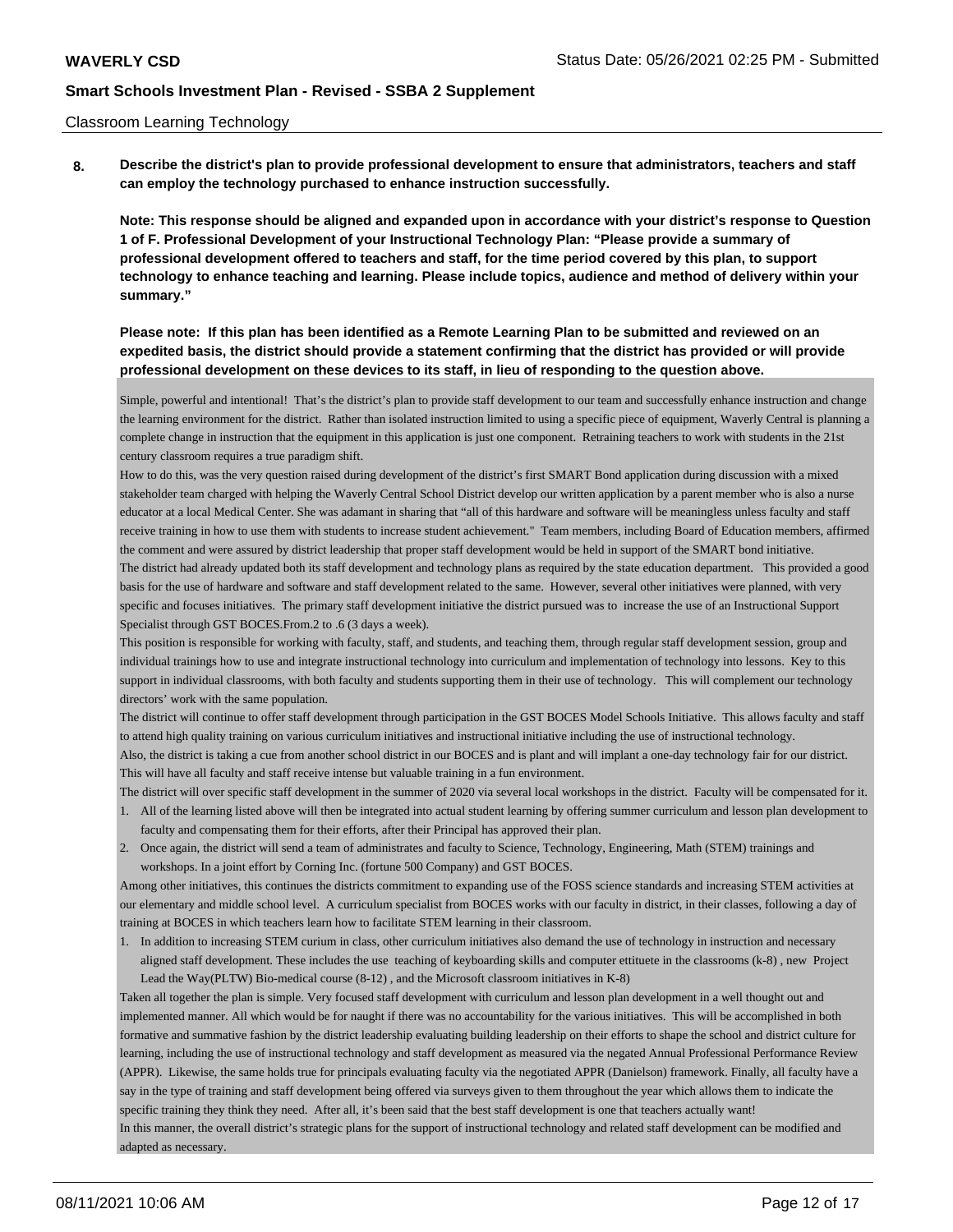#### Classroom Learning Technology

**9. Districts must contact one of the SUNY/CUNY teacher preparation programs listed on the document on the left side of the page that supplies the largest number of the district's new teachers to request advice on innovative uses and best practices at the intersection of pedagogy and educational technology.**

By checking this box, you certify that you have contacted the SUNY/CUNY teacher preparation program that supplies the largest number of your new teachers to request advice on these issues.

**9a. Please enter the name of the SUNY or CUNY Institution that you contacted.**

SUNY Binghamton

**9b. Enter the primary Institution phone number.**

607-777-6360

**9c. Enter the name of the contact person with whom you consulted and/or will be collaborating with on innovative uses of technology and best practices.**

Dr. Erich Machan-Howd

**10. To ensure the sustainability of technology purchases made with Smart Schools funds, districts must demonstrate a long-term plan to maintain and replace technology purchases supported by Smart Schools Bond Act funds. This sustainability plan shall demonstrate a district's capacity to support recurring costs of use that are ineligible for Smart Schools Bond Act funding such as device maintenance, technical support, Internet and wireless fees, maintenance of hotspots, staff professional development, building maintenance and the replacement of incidental items. Further, such a sustainability plan shall include a long-term plan for the replacement of purchased devices and equipment at the end of their useful life with other funding sources.**

By checking this box, you certify that the district has a sustainability plan as described above.

**11. Districts must ensure that devices purchased with Smart Schools Bond funds will be distributed, prepared for use, maintained and supported appropriately. Districts must maintain detailed device inventories in accordance with generally accepted accounting principles.**

By checking this box, you certify that the district has a distribution and inventory management plan and system in place.

**12. Please detail the type, quantity, per unit cost and total cost of the eligible items under each sub-category.**

| Select the allowable expenditure<br>type.<br>Repeat to add another item under<br>each type. | Item to be Purchased                             | Quantity | Cost per Item | <b>Total Cost</b> |
|---------------------------------------------------------------------------------------------|--------------------------------------------------|----------|---------------|-------------------|
| Interactive Whiteboards                                                                     | ViewSonic ViewBoard and Cart<br>Package          | 108      | 2,500.00      | 270,000.00        |
| <b>Other Costs</b>                                                                          | Cart set up and AV cable set up<br>(plugging in) | 40       | 635.00        | 25,400.00         |
| <b>Desktop Computers</b>                                                                    | Lenovo Thincentre                                | 20       | 1,200.00      | 24,000.00         |
| <b>Laptop Computers</b>                                                                     | Lenovo IdeaPad                                   | 35       | 900.00        | 31,500.00         |
| <b>Other Costs</b>                                                                          | iPad Keyboard                                    | 25       | 160.00        | 4,000.00          |
| <b>Tablet Computers</b>                                                                     | iPads                                            | 50       | 400.00        | 20,000.00         |
|                                                                                             |                                                  | 278      | 5,795.00      | 374,900           |

#### **13. Final 2014-15 BEDS Enrollment to calculate Nonpublic Sharing Requirement (no changes allowed.)**

|            | <b>Public Enrollment</b> | Nonpublic Enrollment | l Total Enrollment | Nonpublic<br>l Percentage |
|------------|--------------------------|----------------------|--------------------|---------------------------|
| Enrollment |                          |                      |                    |                           |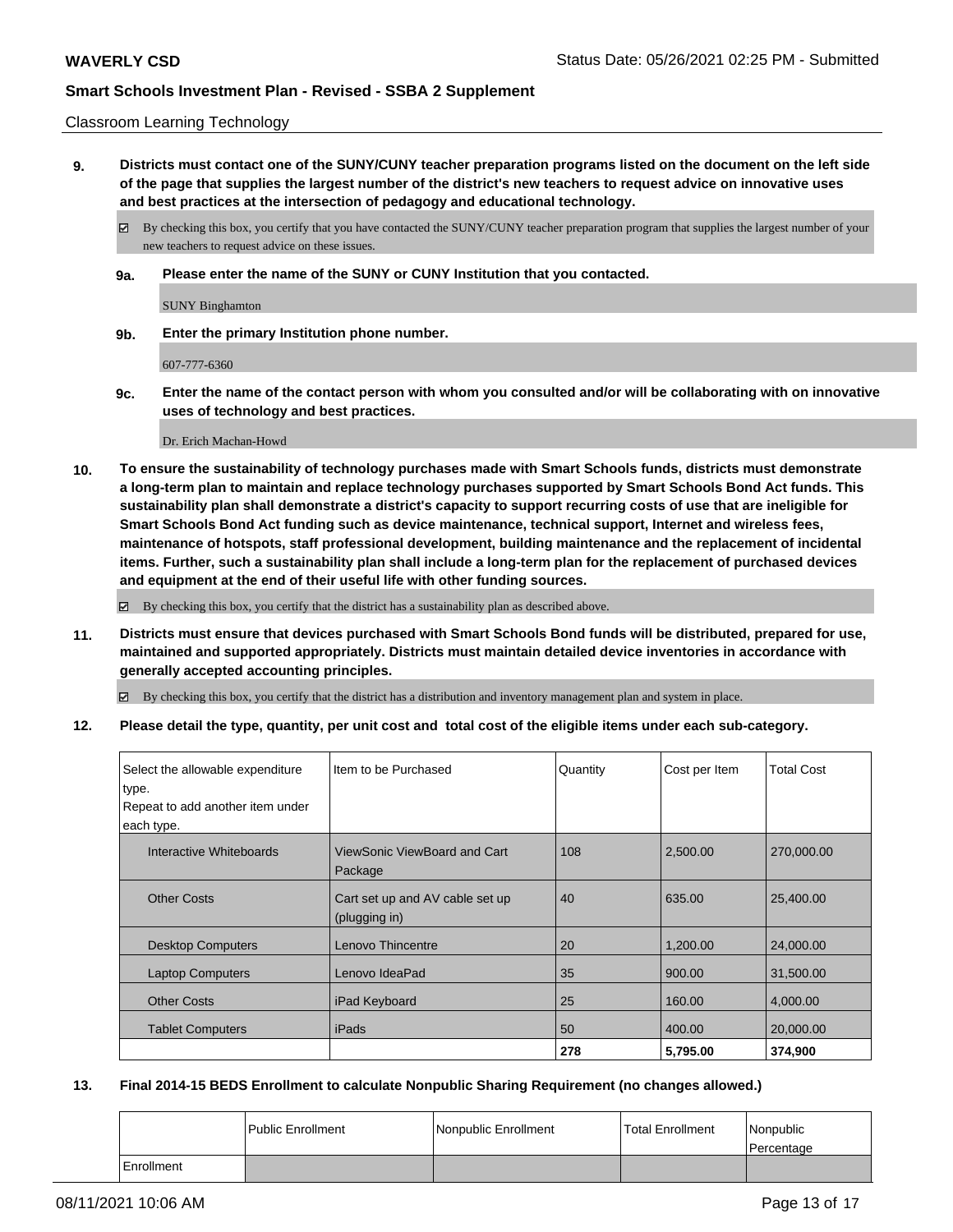Classroom Learning Technology

| l Public Enrollment | l Nonpublic Enrollment | <b>Total Enrollment</b> | Nonpublic<br>Percentage |
|---------------------|------------------------|-------------------------|-------------------------|
| 1.580               |                        | 1.580.00                | 0.00                    |

# **14. If you are submitting an allocation for Classroom Learning Technology complete this table.**

|                          | Public School Sub-Allocation | <b>Estimated Nonpublic Loan</b><br>Amount<br>(Based on Percentage Above) | <b>Estimated Total Public and</b><br>Nonpublic Sub-Allocation |
|--------------------------|------------------------------|--------------------------------------------------------------------------|---------------------------------------------------------------|
| Interactive Whiteboards  | 270,000.00                   | 0.00                                                                     | 270,000.00                                                    |
| Computer Servers         | 0.00                         | 0.00                                                                     | 0.00                                                          |
| <b>Desktop Computers</b> | 24,000.00                    | 0.00                                                                     | 24,000.00                                                     |
| Laptop Computers         | 31,500.00                    | 0.00                                                                     | 31,500.00                                                     |
| <b>Tablet Computers</b>  | 20,000.00                    | 0.00                                                                     | 20,000.00                                                     |
| Other Costs              | 29,400.00                    | 0.00                                                                     | 29,400.00                                                     |
| Totals:                  | 374.900.00                   | 0                                                                        | 374.900                                                       |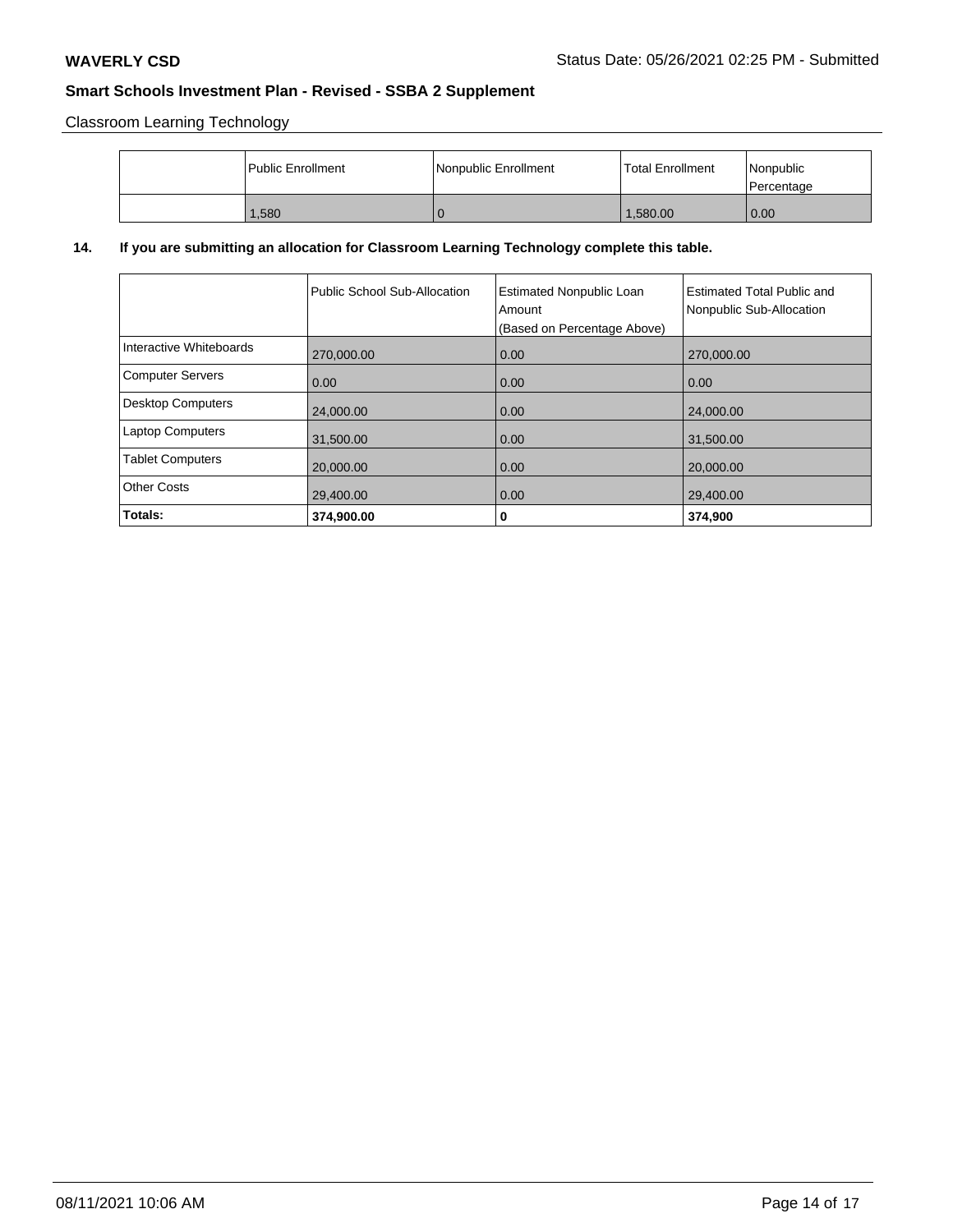#### Pre-Kindergarten Classrooms

**1. Provide information regarding how and where the district is currently serving pre-kindergarten students and justify the need for additional space with enrollment projections over 3 years.**

(No Response)

- **2. Describe the district's plan to construct, enhance or modernize education facilities to accommodate prekindergarten programs. Such plans must include:**
	- **Specific descriptions of what the district intends to do to each space;**
	- **An affirmation that new pre-kindergarten classrooms will contain a minimum of 900 square feet per classroom;**
	- **The number of classrooms involved;**
	- **The approximate construction costs per classroom; and**
	- **Confirmation that the space is district-owned or has a long-term lease that exceeds the probable useful life of the improvements.**

(No Response)

**3. Smart Schools Bond Act funds may only be used for capital construction costs. Describe the type and amount of additional funds that will be required to support ineligible ongoing costs (e.g. instruction, supplies) associated with any additional pre-kindergarten classrooms that the district plans to add.**

(No Response)

**4. All plans and specifications for the erection, repair, enlargement or remodeling of school buildings in any public school district in the State must be reviewed and approved by the Commissioner. Districts that plan capital projects using their Smart Schools Bond Act funds will undergo a Preliminary Review Process by the Office of Facilities Planning.**

**Please indicate on a separate row each project number given to you by the Office of Facilities Planning.**

| Project Number |  |
|----------------|--|
| (No Response)  |  |
|                |  |

**5. Please detail the type, quantity, per unit cost and total cost of the eligible items under each sub-category.**

| Select the allowable expenditure | Item to be purchased | Quantity      | Cost per Item | <b>Total Cost</b> |
|----------------------------------|----------------------|---------------|---------------|-------------------|
| type.                            |                      |               |               |                   |
| Repeat to add another item under |                      |               |               |                   |
| each type.                       |                      |               |               |                   |
| (No Response)                    | (No Response)        | (No Response) | (No Response) | 0.00              |
|                                  |                      | U             | 0.00          |                   |

**6. If you have made an allocation for Pre-Kindergarten Classrooms, complete this table. Note that the calculated Total at the bottom of the table must equal the Total allocation for this category that you entered in the SSIP Overview overall budget.**

| Totals:                                  | 0.00           |
|------------------------------------------|----------------|
| <b>Other Costs</b>                       | (No Response)  |
| Enhance/Modernize Educational Facilities | (No Response)  |
| Construct Pre-K Classrooms               | (No Response)  |
|                                          | Sub-Allocation |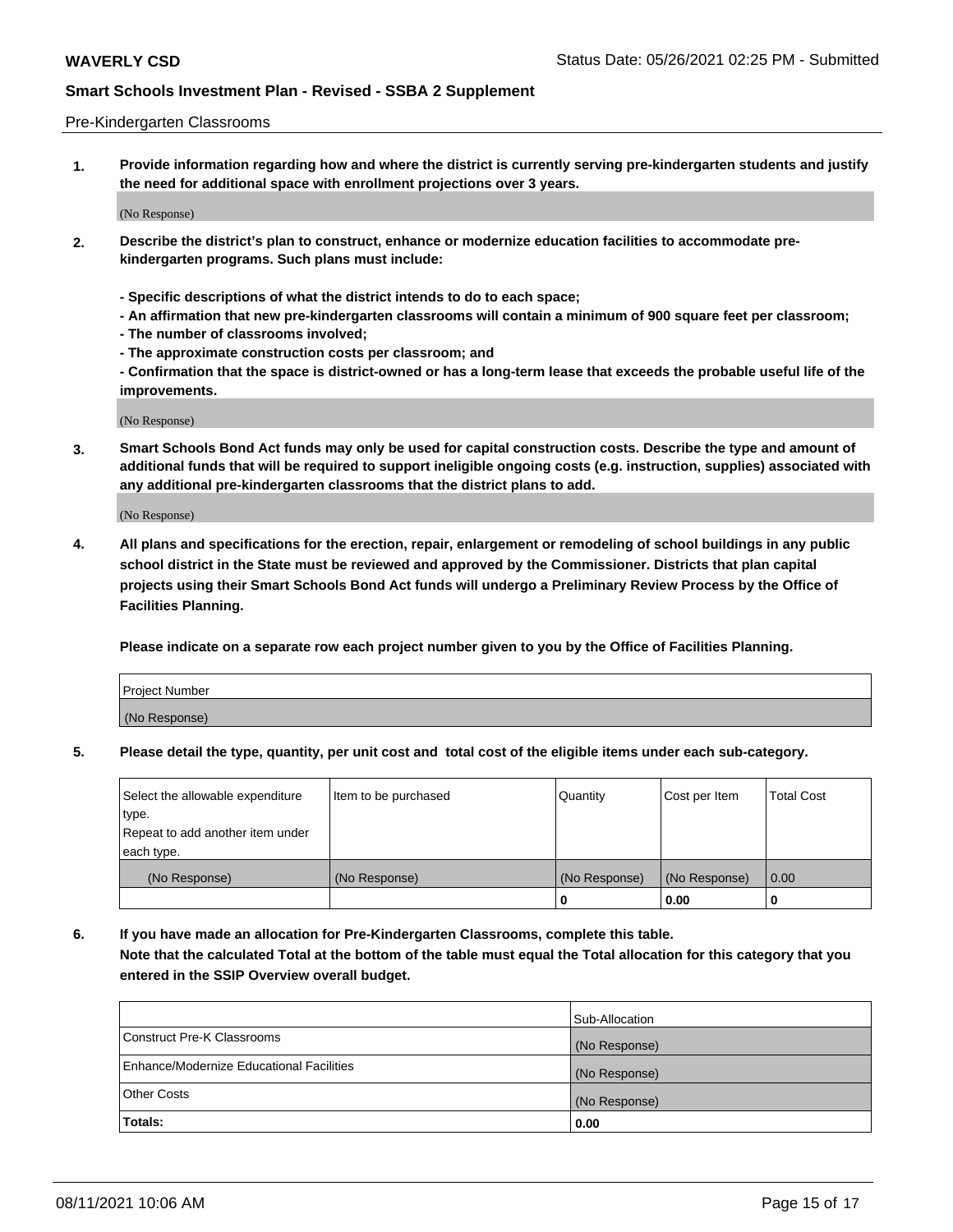Replace Transportable Classrooms

**1. Describe the district's plan to construct, enhance or modernize education facilities to provide high-quality instructional space by replacing transportable classrooms.**

(No Response)

**2. All plans and specifications for the erection, repair, enlargement or remodeling of school buildings in any public school district in the State must be reviewed and approved by the Commissioner. Districts that plan capital projects using their Smart Schools Bond Act funds will undergo a Preliminary Review Process by the Office of Facilities Planning.**

**Please indicate on a separate row each project number given to you by the Office of Facilities Planning.**

| Project Number |  |
|----------------|--|
|                |  |
|                |  |
|                |  |
| (No Response)  |  |
|                |  |
|                |  |

**3. For large projects that seek to blend Smart Schools Bond Act dollars with other funds, please note that Smart Schools Bond Act funds can be allocated on a pro rata basis depending on the number of new classrooms built that directly replace transportable classroom units.**

**If a district seeks to blend Smart Schools Bond Act dollars with other funds describe below what other funds are being used and what portion of the money will be Smart Schools Bond Act funds.**

(No Response)

**4. Please detail the type, quantity, per unit cost and total cost of the eligible items under each sub-category.**

| Select the allowable expenditure | Item to be purchased | Quantity      | Cost per Item | Total Cost |
|----------------------------------|----------------------|---------------|---------------|------------|
| ∣type.                           |                      |               |               |            |
| Repeat to add another item under |                      |               |               |            |
| each type.                       |                      |               |               |            |
| (No Response)                    | (No Response)        | (No Response) | (No Response) | 0.00       |
|                                  |                      | u             | 0.00          |            |

**5. If you have made an allocation for Replace Transportable Classrooms, complete this table. Note that the calculated Total at the bottom of the table must equal the Total allocation for this category that you entered in the SSIP Overview overall budget.**

|                                                | Sub-Allocation |
|------------------------------------------------|----------------|
| Construct New Instructional Space              | (No Response)  |
| Enhance/Modernize Existing Instructional Space | (No Response)  |
| Other Costs                                    | (No Response)  |
| Totals:                                        | 0.00           |